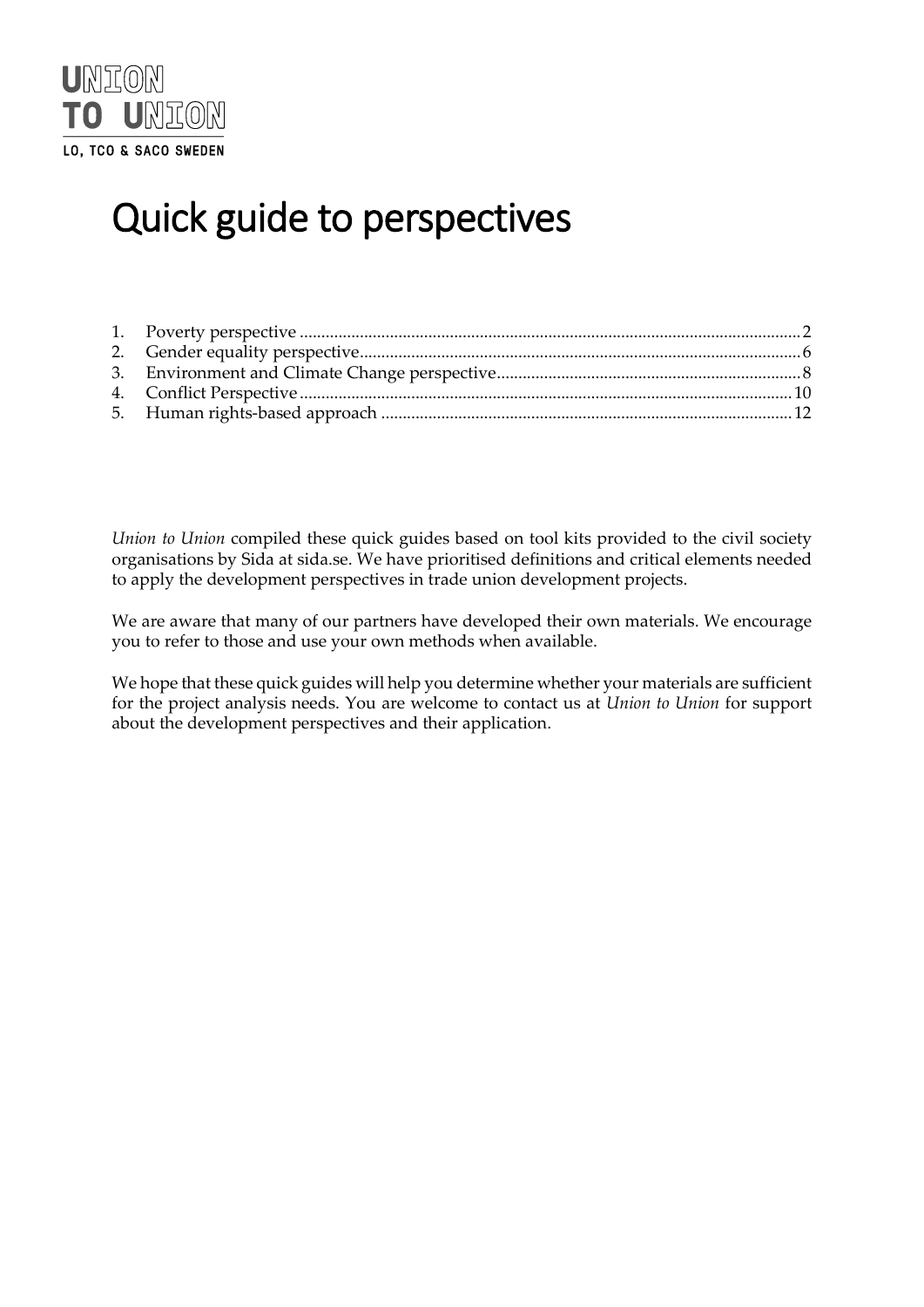# <span id="page-1-0"></span>**1. Poverty perspective**

This quick guide provides a definition of poverty applied within the Swedish development cooperation and suggests how this can be related to trade union development projects/programmes.

# **Definition**

The Swedish development cooperation views poverty as multidimensional. This means that poverty is about more than a lack of material resources, it is also a lack of power, choice and human rights. The guiding principle is that economic, social and environmental conditions and processes must be understood and managed in an integrated context.

# *Poverty has the following dimensions:*

1. **Resources. Including money, literacy, food, water and sanitation, professional skills, good health, tools or land.**

Being poor in terms of resources means not possessing and/or having access to, or power over resources that can be used to sustain a decent living standard, meet basic needs and improve one's life. Resources can be both material and non-material: a decent income or physical and human capital, such as being educated or have professional skills, being healthy, having agricultural tools or a pushcart to transport goods in towns. Resources can also be access to natural resources and ecosystem services, such as land, clean air and water, goods and services from forests, livestock and fish. It can also be having time and a social network, formal or informal. What resources a person needs and has access to or power over is context-specific and depends on variables like gender, age, etc. Resources are interlinked with the three other dimensions. For example, professional skills are linked to opportunity to find employment, access to capital and land could be linked to power and voice, and health can be related to interpersonal violence in the household.

# 2. **Opportunities and choice**. **Access to education, healthcare, infrastructure, energy, markets and information, productive employment.**

Being poor in terms of opportunities and choice concerns one's possibilities to develop and/or use resources to move out of poverty. The lack of opportunities and choice is both a consequence of poverty in the other three dimensions and a consequence of a disabling context, such as the lack of access to education, health clinics, infrastructure, energy, markets and information. Lacking resources, power and voice and living in insecurity negatively affect the choices available and opportunities to escape from poverty.

3. **Power and voice. Ability to exercise one's human rights, to articulate concerns and needs, to take part in decision-making. Requires knowledge, access to information and participation on equal terms.**

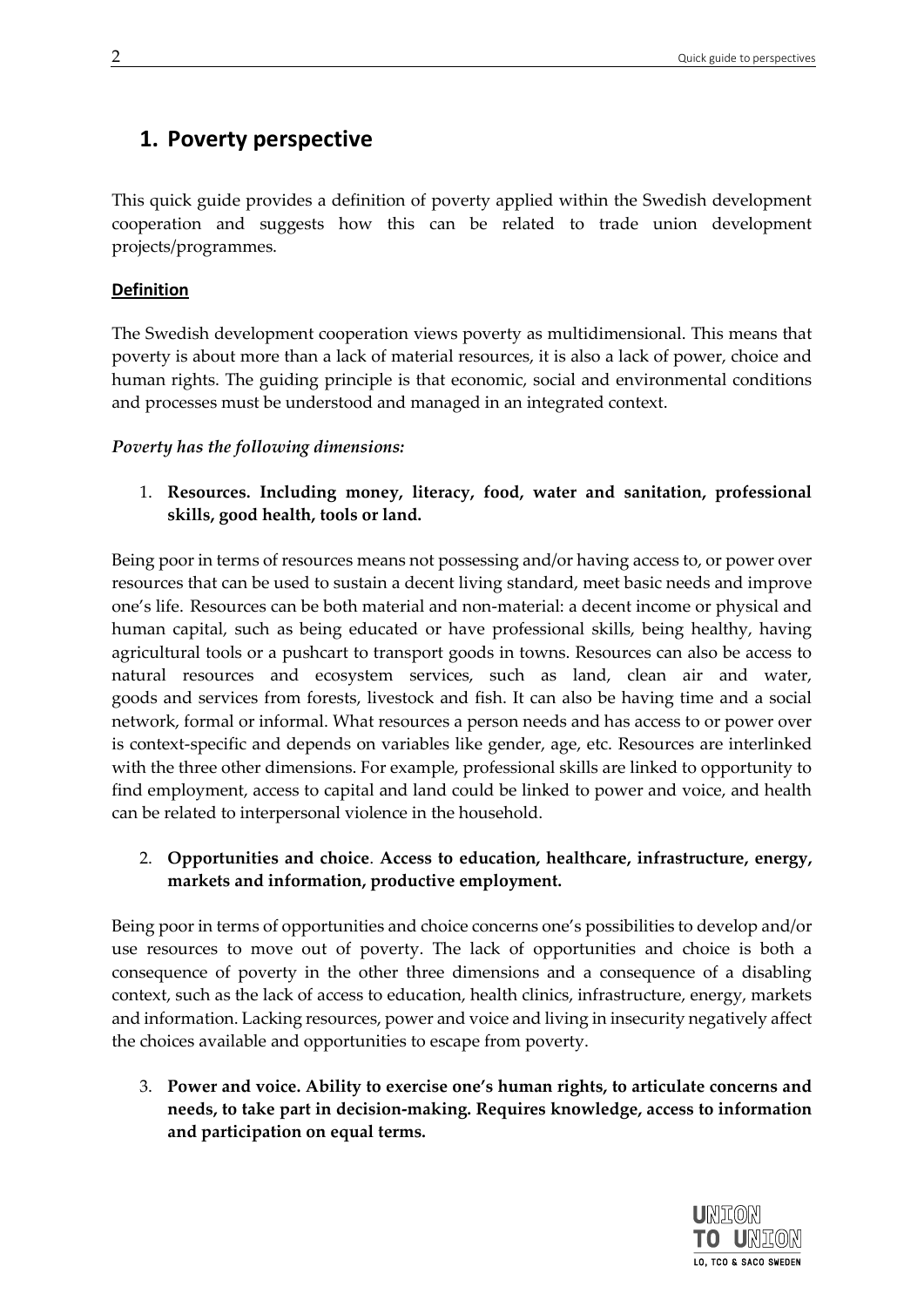Being poor through lacking power and voice relates to people's ability to articulate their concerns, needs and rights in an informed way and to take part in decision-making affecting these concerns. This applies to decision-making in the private sphere and participation in public life and engagement with public institutions.

# 4. **Human security. When physical, psychological or sexual violence - or threats thereof - affects life.**

Being poor in terms of human security means that violence and insecurity are constraints to different individuals' and groups' possibilities to exercise their human rights and to find paths out of poverty.

# *Causes of poverty*

A person living in multidimensional poverty is resource poor *and* poor in one or several other dimensions.

There are many underlying causes of poverty, such as weak democratic institutions, a lack of jobs, armed conflict or the effects of climate change. This context is often outside of the influence of people living in poverty, but it frames the set of choices and opportunities available to them.

While analysing the causes of poverty, the following context are considered:

- political and institutional context
- economic and social context
- environmental context
- peace and conflict context.

# **How do trade union development projects relate to this?**

When applying for funding from *Union to Union* it is necessary to relate to the above and consider how a proposed project has an effect on the different dimensions and/or contexts of poverty and how that effect can be emphasized.

This will be straight forward in some cases, while in others, applying this perspective will be more challenging. For example, it is practically self-evident that organizing waste pickers or improving OSH in the shipbreaking industry directly improves the lives of some of the poorest in the labour market. It may not be as clear how an agreement on teleworking conditions in the banking sector or transforming a medical doctors' association from a professional association to a union has an impact on reducing poverty in that particular context. However, being well educated does not automatically imply that one is not poor. Consider the case of Lebanon where in 2021, 74 per cent of the population lived in poverty<sup>1</sup>.

<sup>1</sup> https://news.un.org/en/story/2021/09/1099102

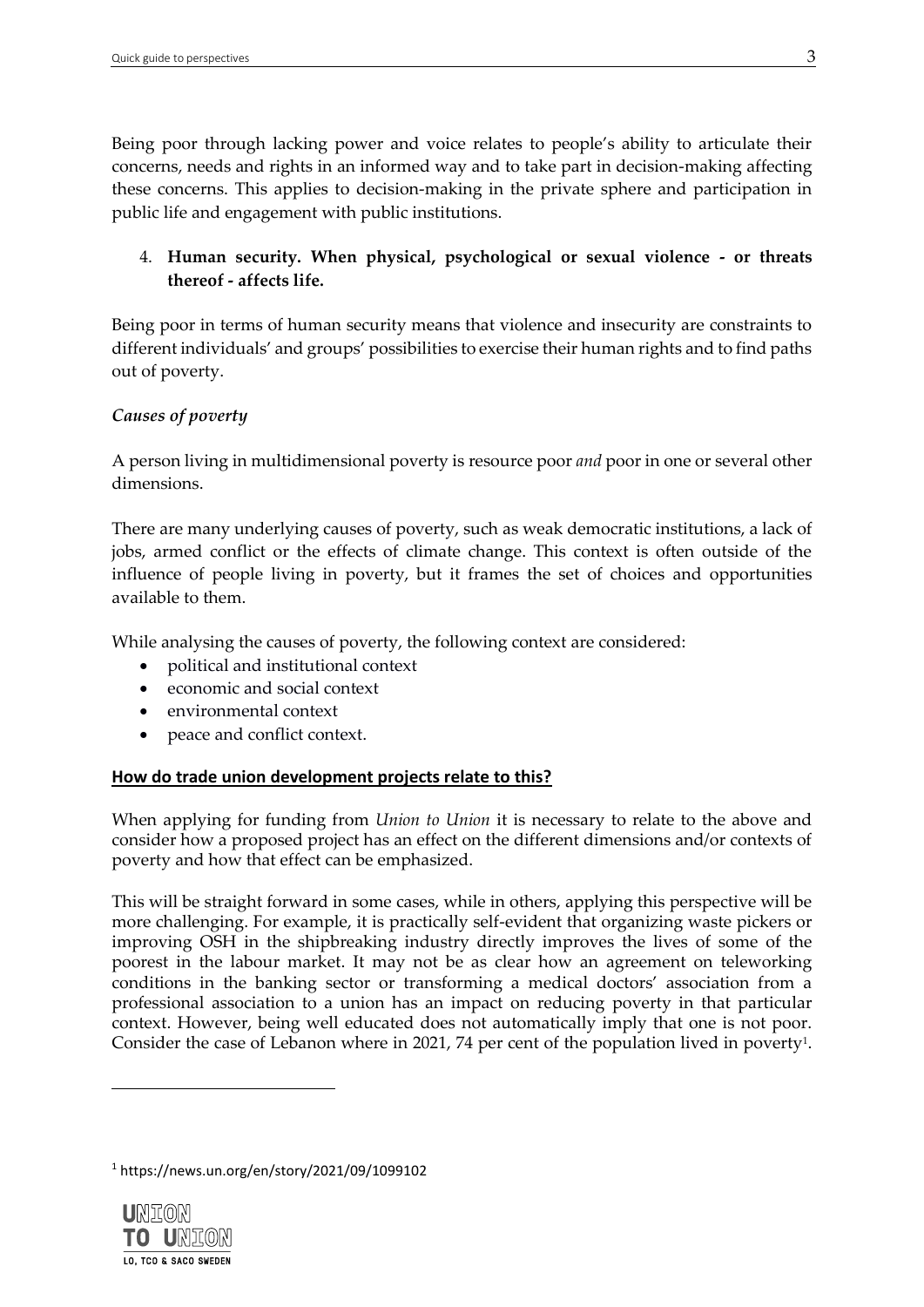# **Applying a poverty perspective may be a question of simply explaining the link but it may also lead to reconsideration of project objectives and target groups.**

Below are some thoughts on how results in *Union to Union's* programmes could relate to the dimensions of poverty.

# *Programme 1:*

### *Union to Union***'s objective for this thematic area is for trade unions to be free, independent, democratic and effective in organising new members. Trade unions must pursue successful trade union work and defend and promote the human rights of their members.**

This programme concerns basic union building and in most cases *Union to Union* will have to explain at an aggregated level how strong, independent, democratic, competent unions can contribute to poverty reduction along several of the dimensions and contexts of poverty. Depending on the sector there might be cases where results have been achieved directly with the poorest segments in the formal labour market. Results concerning organizing in the informal sector will be presented in programme 3.

The dimension of power and voice and political and institutional context are important to analyse as they have direct bearing on trade union right to organise and collective bargaining.

# *Programme 2:*

# *Union to Union***'s objective for this thematic area is to ensure that trade unions have the capacity to engage effectively in broad social dialogue, collective bargaining and contribute to sustainable global supply chains and a just climate transition, and that the role of social dialogue is strengthened.**

In this programme it is likely that results can be linked to most of the dimensions of poverty. It may also be relevant to address how social dialogue can affect positively several of the *contextual dimensions* that Sida identifies.

Examples:

- Campaigns and social dialogue against privatization. How does privatization affect the poor in society? It may affect access to education, health, water and sanitation etc.
- Agreements on vocational training. Depending on the group that benefit it might mean increased resources for people living in poverty in the form of professional skills.
- Agreements related to Just Transition. What are direct and indirect effects for the poor? Might they prevent people from falling into poverty as the economy is transformed?
- Advocacy and participation in the development of economic and social policies (pension plans, social security, etc.). How might it affect the poor in society even if they are not necessarily union members?

# **Programme 3:**

*Union to Union's* **objective for this thematic area is for trade union organisations to have the capacity to contribute to improved conditions for workers in the informal economy, for migrant workers and for workers who lack job security.** 



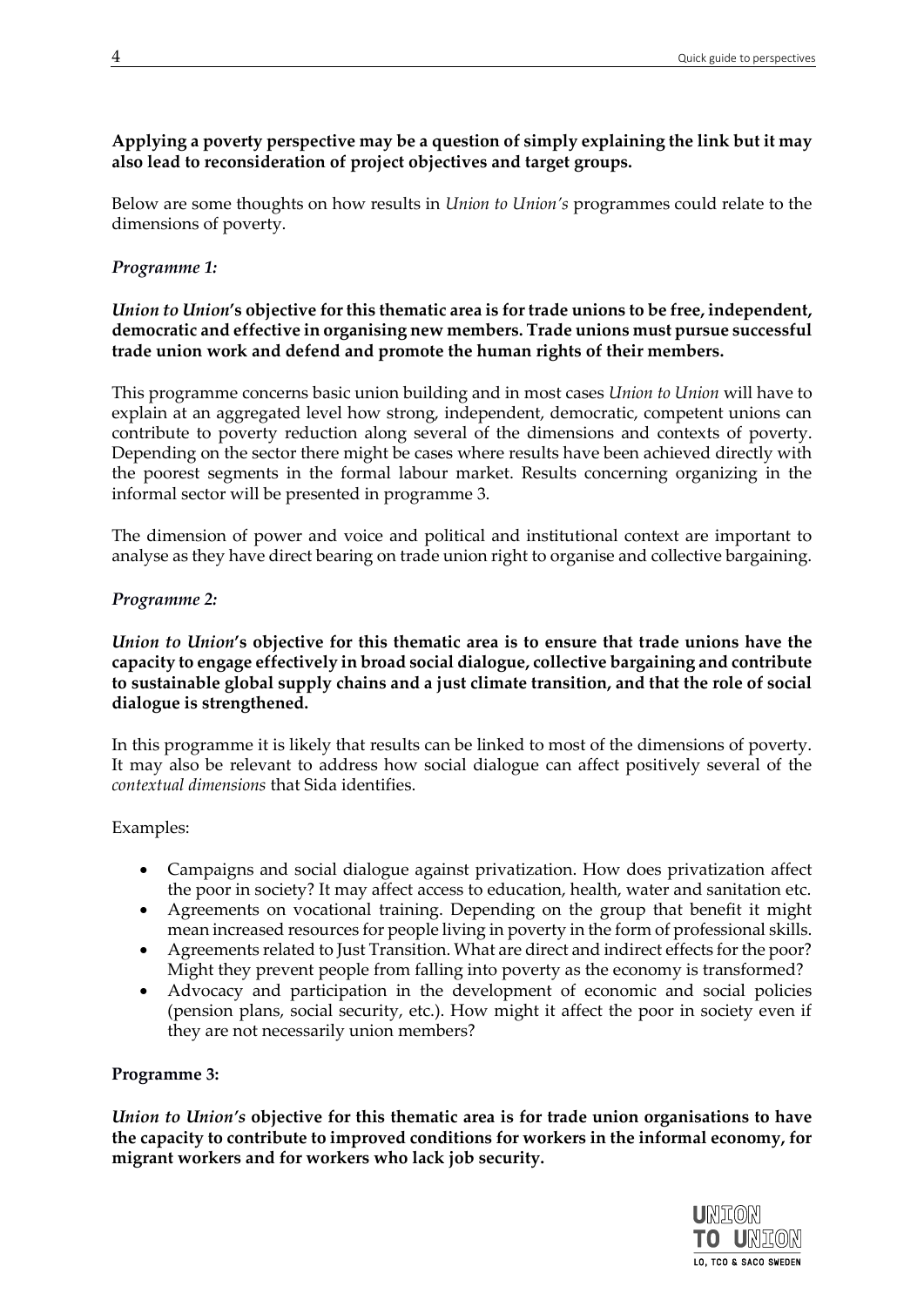This programme will likely to a large extent directly affect more marginalized segments of society in most of the dimensions of poverty,

#### **Programme 4:**

# *Union to Union***'s objective in this thematic area is for trade unions to be a leading light in promoting gender equality and combating discrimination in the workplace, in society and in their own organisations.**

Sida writes in their brief on gender and poverty that:

*Women and men possess different resources, or have access t, or power over, resources, that can be used to sustain or improve the standard of living. Women are more likely to be unemployed than men, with the majority of them working in the unprotected informal sector or holding part-time formal employment and earn less than men for work of equal value.<sup>2</sup>*

Those are trade unions issues.

Since women generally are more affected by poverty than men and it is widely acknowledged that increased gender equality is key to reduce poverty it should be rather simple to present results under programme 4 from a poverty perspective. All dimensions of poverty can come into play. For example, work on ILO C 190 is relevant to reduce the *human security* and *opportunities and choice* dimensions of poverty since sexual harassment is a limiting factor to women's full and equal participation in the workplace. Supporting women to take on leadership roles in trade unions and voice their concerns both within the union and within society is a matter of increasing the power and voice of women.

In the same brief as mentioned above, Sida writes:

*In many countries, being lesbian, gay, bisexual, transgender or intersex (LGBTI) means living with discrimination. The range of unequal treatment includes harassment, to being denied a job or healthcare and it can even be life-threatening. Hostility directed at LGBTI persons can also be enforced by governments through legislation or other forms of oppression. Due to the practiced discrimination, the LGBTI community have limited power and voice to change this situation and those living in poverty have even a lower chance of doing so.* 

Increasing awareness of this within trade unions and developing policies and structures to address it is one way that unions contribute to poverty reduction.

# **To conclude**

Achieving and reporting results within the framework of a multidimensional poverty perspective might require some adaptations on target groups and themes to include in *Union to Union* projects. However, for the most part it is more about seeing the project through the multidimensional poverty lens and assisting us at *Union to Union* to frame the work that is

<sup>2</sup> https://cdn.sida.se/publications/files/sida62332en-gender-equality-and-dimensions-of-poverty.pdf

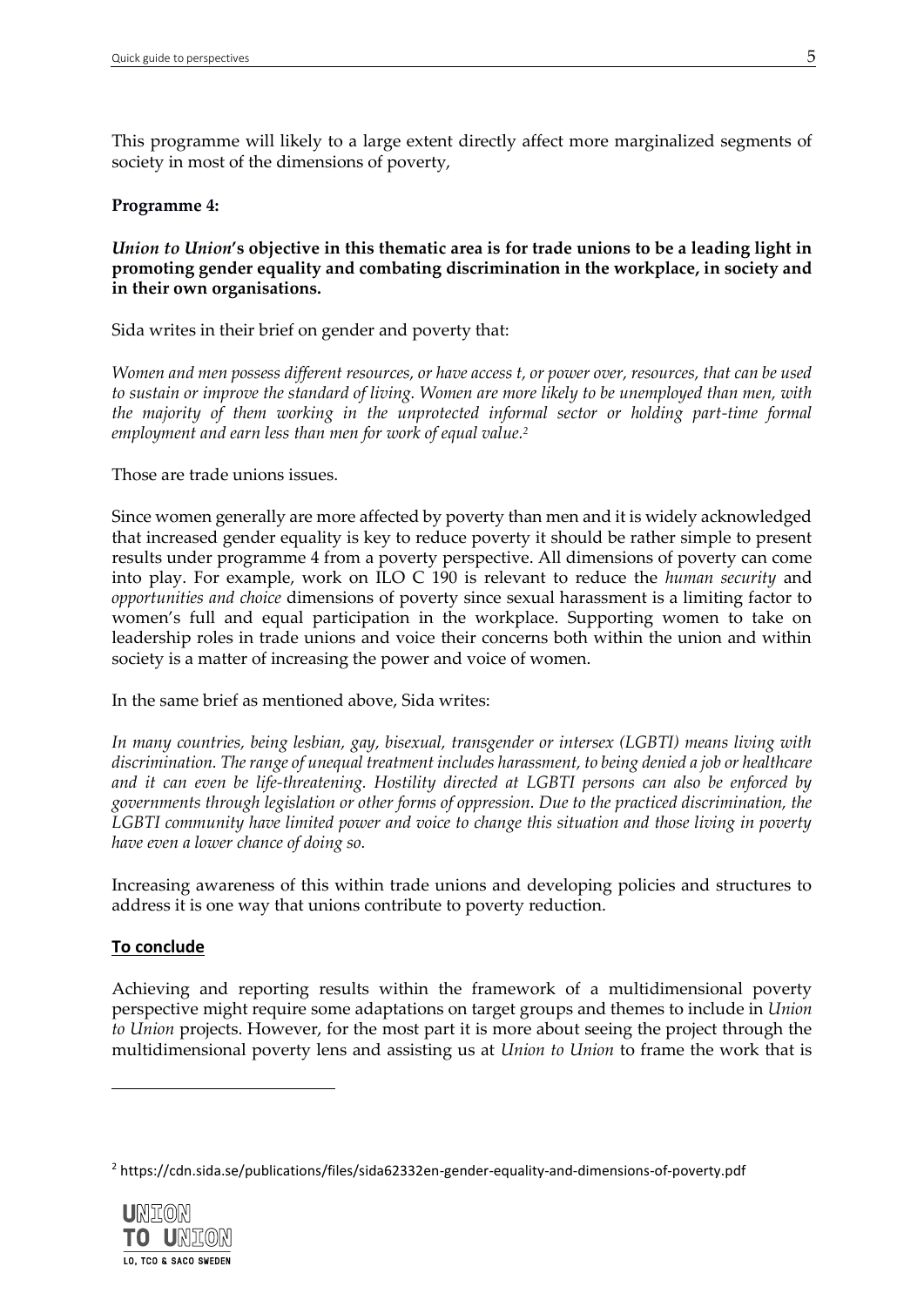being done in a way that clarifies how the supported interventions contribute to reducing poverty.

# <span id="page-5-0"></span>**2. Gender equality perspective**

# **Definition**

Gender equality is achieved when women and men, girls and boys, have equal rights, life prospects and opportunities, and the power to shape their own lives and contribute to society. Equality between the sexes is a question of a fair and equitable distribution of power, influence and resources in everyday life, work life and in society as a whole. A gender-equal society safeguards and makes use of every individual's experience, skills and competence.

Gender analysis highlights the differences between and among women, men, girls and boys in terms of their relative distribution of resources, opportunities, constraints and power in a given context. Performing a gender analysis allows us to develop responses that are better suited to remedy gender-based inequalities and meet the needs of different population groups.

*Union to Union present this quick guide as a reference and encourages our partners to apply their own materials for gender analysis and gender mainstreaming.* 

# **Gender mainstreaming: main steps**

Sida defines gender mainstreaming as the process of assessing the implications for women and men of any planned action, policy or programme, in all areas and at all levels before any decisions are made and throughout the whole project cycle. It is a strategy for making women's as well as men's concerns and experiences an integral dimension of the design, implementation, monitoring and evaluation of projects/programmes so that both women and men benefit, and inequality is not perpetuated. Gender mainstreaming is not a goal in itself but an approach for promoting gender equality.

Gender mainstreaming includes three steps:

- 1. *Undertake gender analysis*: A gender analysis must be conducted prior to any project/programme, regardless of sector or area of intervention. Any cooperation process must always begin by analysing the gender equality situation in the given context and identify the expected results in terms of strengthened gender equality.
- 2. *Identify how*: Based on the gender analysis, identify relevant objectives/activities, the approach to use and how to reach the expected results with relevance for gender equality.
- 3. *Choose what approaches to apply*. These may be implemented separately or in combination:
- Integration of gender equality in the whole project/programme in general
- Targeting specific groups or issues through special interventions
- Dialogue with partners on gender sensitive issues and aspects (as part of capacity strengthening).

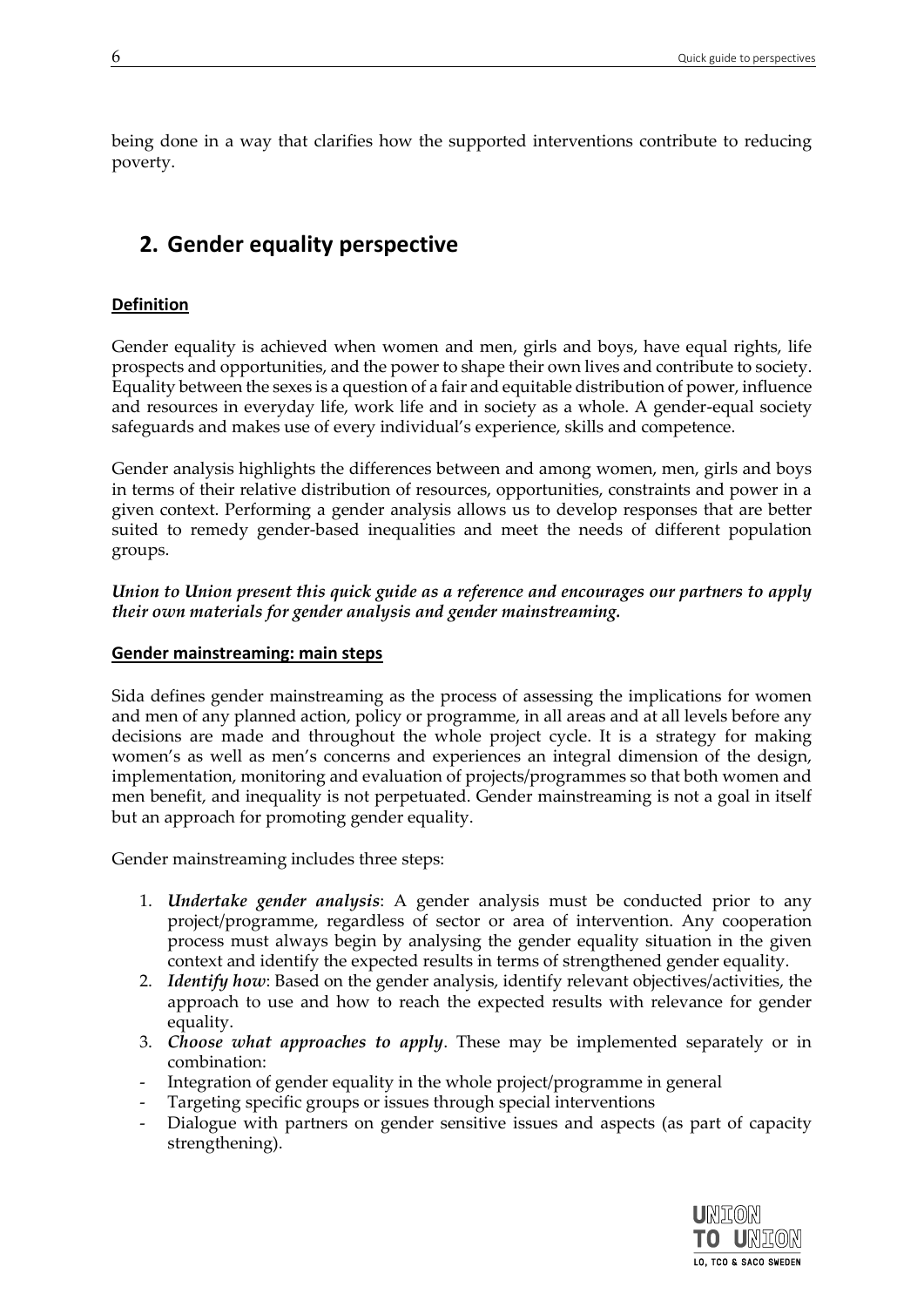#### **Key aspects of gender analysis**

- Gender analysis is the starting point for gender mainstreaming. Before cooperation processes begin, any decisions are made and plans are outlined, the gender equality situation in a given context must be analysed and expected results identified.
- Norms for gender. A gender analysis includes information on women, men, girls and boys in terms of their division of labour, roles and responsibilities, access to, and control over, resources, and their relative condition and position in society. It also involves looking at other norms for how gender may be expressed, including norms relating to sexuality and identity.
- Other social variables. A gender analysis should include social variables such as ethnicity, culture, age and social class. It may also include sexual orientation.
- Quantitative and qualitative data. A gender analysis should include both quantitative (statistics) and qualitative data (analytical and relative).
- Vulnerability and empowerment. A gender analysis highlights specific vulnerabilities of women and men, girls and boys. It always has an empowerment perspective, highlighting the agency and potential for change in each group. Scope and methods vary. The scope of a gender analysis can vary and be done in different ways depending on the context.

#### **Some examples of gender equality work in trade union development cooperation**

• Separatist organisation. Trade unions or their networks may form special women's committees or committees where only women, or transgender people have the opportunity to participate. It is important that there is a reflection or exit strategy where people from these committees eventually sit in positions where the power of the unions are located, because side structures do not always change power relations.

• Education. Special skills-enhancing initiatives aimed at the underrepresented sex in order to, for example, get more women with competence in negotiation, work environment issues, association democracy, etc. However, it is important to have a norm-critical reasoning when special efforts are made for a group within the union to justify that the selection is necessary. A gender equality training can be integrated into all types of trade union education.

• Empowerment. Special self-confidence-building initiatives aimed at the underrepresented sex, daring to take their place in trade union contexts.

• Norm criticism. Special training for both women and men in norm-critical thinking and how the organization sets out the strategy for a change process. For example, all organizations can work consciously around image and word choices to avoid cementing traditional gender roles and increase the intersectional perspective.

• Evaluation. Develop studies with focus on gender that maps the union's internal gender equality work with the associated action plan. In addition, the *Union to Union* can support more comprehensive studies related to gender equality. They can be sector-specific, resultoriented, experiential or geographically motivated.

• Campaigns. Specific information and discussion campaigns to highlight power relations, discrimination and harassment within unions and in the workplace

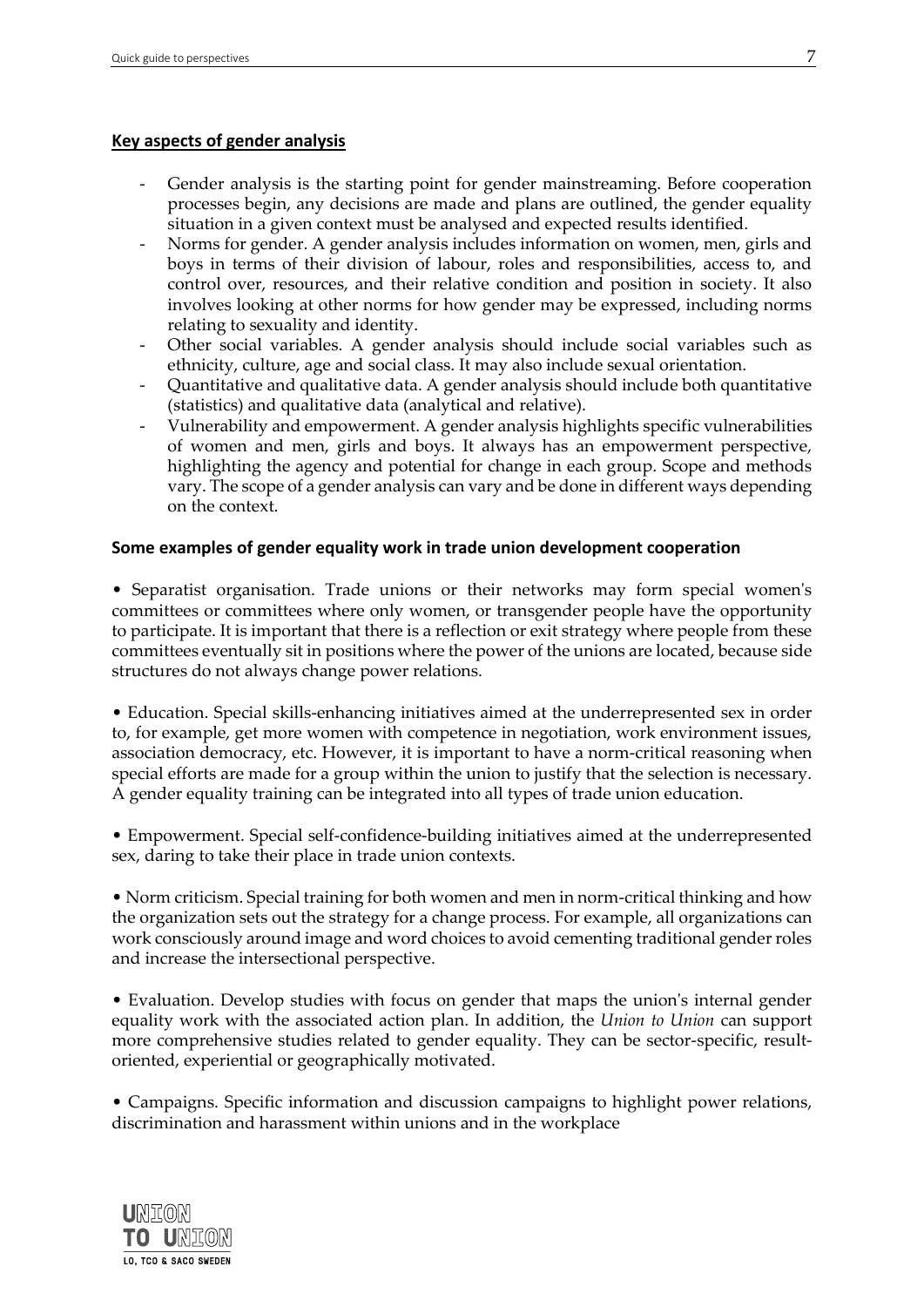• Influence masculinity norms. Special initiatives in gender equality for men that show how normative male roles in different countries seem limiting.

• Collaboration with other experts. By networking between different trade unions and with other social movements and institutions around gender equality issues, we all get better at this.

• Point out cemented/stereotypical gender roles in the public debate. The union can question traditionally male and female occupational categorizations that cement notions of gender in society and in the workplace. The union can also push forward on political issues related to working life and social security systems to counteract the cementing of traditional gender roles. We can also push for party politics and parliamentary composition to counter same traditional gender roles.

# <span id="page-7-0"></span>**3. Environment and Climate Change perspective**

# **Why should we integrate environment and climate into trade union work?**

The starting point for *Union to Union* with regard to this perspective is our understanding that environmental issues such as climate change and biodiversity are closely connected to jobs and livelihoods and therefore are of a growing concern for trade unions.

Climate change and its uneven impacts are already here, and the transformation to a healthy and sustainable society needs to be planned. Preserving biodiversity and environment is the basis for many existing jobs as well as potential sources of job creation. This transformation cannot happen without an active agency from the trade union movement. It needs to be designed to generate decent and unionised jobs that are good for the environment. For this, unions need an awareness, capacity and engagement. A trade union development project is one of the tools to achieve this.

# **How to integrate environment and climate into a project?**

The Sida's definition of *environment* includes natural resources, climate, biodiversity, and ecosystems functions and services, and encompasses aspects connected to climate change, resource depletion, environmental degradation, and pollution.

The challenges regarding the environment and climate are diverse and highly depended on the context. This diversity allows for a flexibility in approaches to integrate this perspective.

Projects/programmes supported by *Union to Union* have multiple ways to contribute:

- *Start with an analysis* of how your project/programme can contribute and/or can have a positive environmental impact.
- Identify impacts from climate change in your sector, and/or other environmental impacts, and include components in your project that will address those.
- Conduct a risk analysis and identify negative environmental impacts from the project/programme and address or/and minimized those.

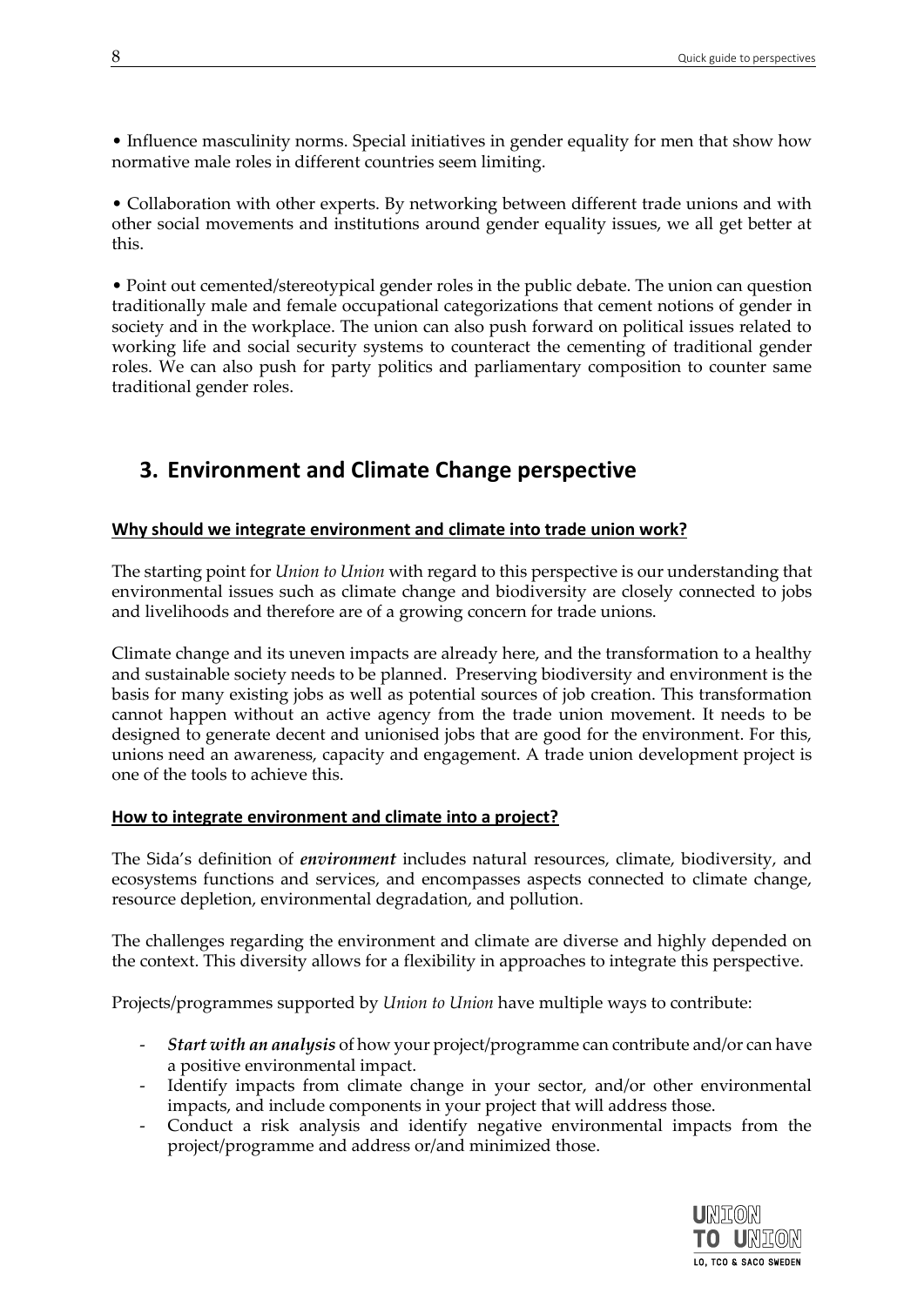# **Guiding questions for analysis**

Use the following topics and questions as inspiration to guide you when preparing your project application. Not all questions need to be answered. Your analysis might lead to added objectives or specific activities.

#### *Context*

- Does the implementing partner have a knowledge of the main environmental problems and their impact in the sector and/or geographical location of the project/program?
- Have the environment/ climate issues have been taken into account when deciding on the strategies and activities of the project/program? If yes, how?
- If no, why not?

#### *Opportunities for positive impact in your project/programme*

- Does your project/programme work with occupational health and safety issues? If so, are the opportunities to use this work as an entry into issues concerning environment and climate?
- Does your project/programme include collective bargaining/negotiation of new agreements? If so, are there opportunities to include environmental clauses in the local, sectorial collective bargaining agreements or global framework agreements?
- Will the trade unions in your project engage in social dialogue related to environment and climate change?
- Is your contribution directly connected to addressing just transition and climate change? Do you partners have the necessary tools and skills to engage in these issues?

#### *Opportunity to minimize negative environmental impact*

- Are there many travels included in your project/programme? Are there possibilities to explore digital tools and platforms? Are your partners ready to operate in that way? Also include, if relevant, possible negative impacts of reducing training/meetings to digital platforms.

#### *Analysis of risks*

- Could long-term risks of climate change, or national plans to reduce emissions affect the employment in the sector you operate? For example, are there national plans that will change how the sector works with change mode of transportation, construction. Are your affiliates, partners aware of those issues? Could those changes lead to loss of jobs, are there upskilling plans in place? Are there opportunities that could be further explored? Please share and include what your affiliates and you would need to be able to proactively engage on environmental and climate change issue in your sector.
- Is your sector strongly depended on the environment? What are the risks for your sector, affiliates, workers in the sector of possible environmental degradation, climate change impacts, including occupational health and safety measures?

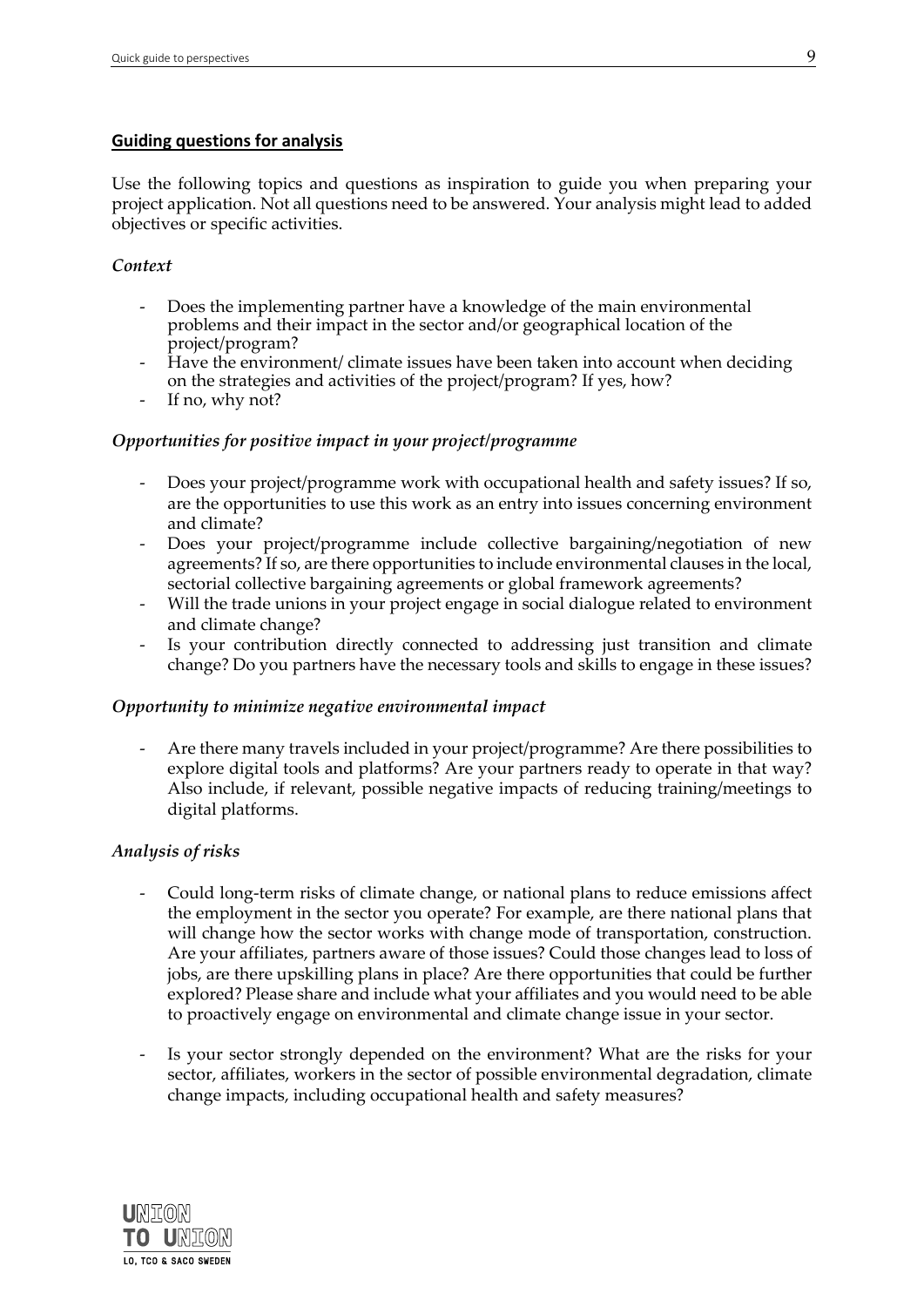- Environmental, human rights and trade unions activists can and have been persecuted for being active on environmental and human rights issues. Are there risks and threats to those that stand up for climate action, sustainable global supply chains. In other words, is there are risk for your affiliates to engage on environmental issues? What support is needed?

# *All development perspectives and interlinked and play a role in an environment and climate analysis*

Applying other development perspectives such as multidimensional poverty analysis, gender equality and conflict will contribute to a holistic understanding of the context and the partners situation and capacities. It is particularly important to always take into account that environment/climate change might affect women and men differently and that women and men have different possibilities and resources to resilience.

# **Capacity strengthening of unions**

Use the following topics and questions as inspiration for seeing the environmental integration as part of capacity strengthening of unions:

- Do the projects partners/affiliates have internal climate change or environmental polices?
- Do the projects partners/affiliates have congress decision related to the issue? Or are there plans under development? Please share.
- Do you have internal courses or training on the issue? Are the projects partners/affiliates engaged in national or international (multilateral) climate or other environmental negotiations?
- Could emissions from transport be reduced? Are there strategies to reduce emissions from energy use at the offices - share for example if you have plans, possible challenges for affiliates, other examples.

# <span id="page-9-0"></span>**4. Conflict Perspective**

# **How do trade union development projects relate to this?**

A complete conflict analysis and understanding of the local/regional situation is essential when it comes to understanding whether an ongoing violent conflict or a submerged conflict/tensions may affect a trade union development project.

The conflict analysis in short is about having a good knowledge about the context where a project will be implemented. Key questions are how contextual factors affect the implementation of a project and how the project can intentionally or unintentionally affect the conflict situation.

It is also important to make a distinction between working **in** conflict (any project planned and implemented in any phase of the conflict) and working **on** conflict (i.e. activities aimed at contributing to peace and security).

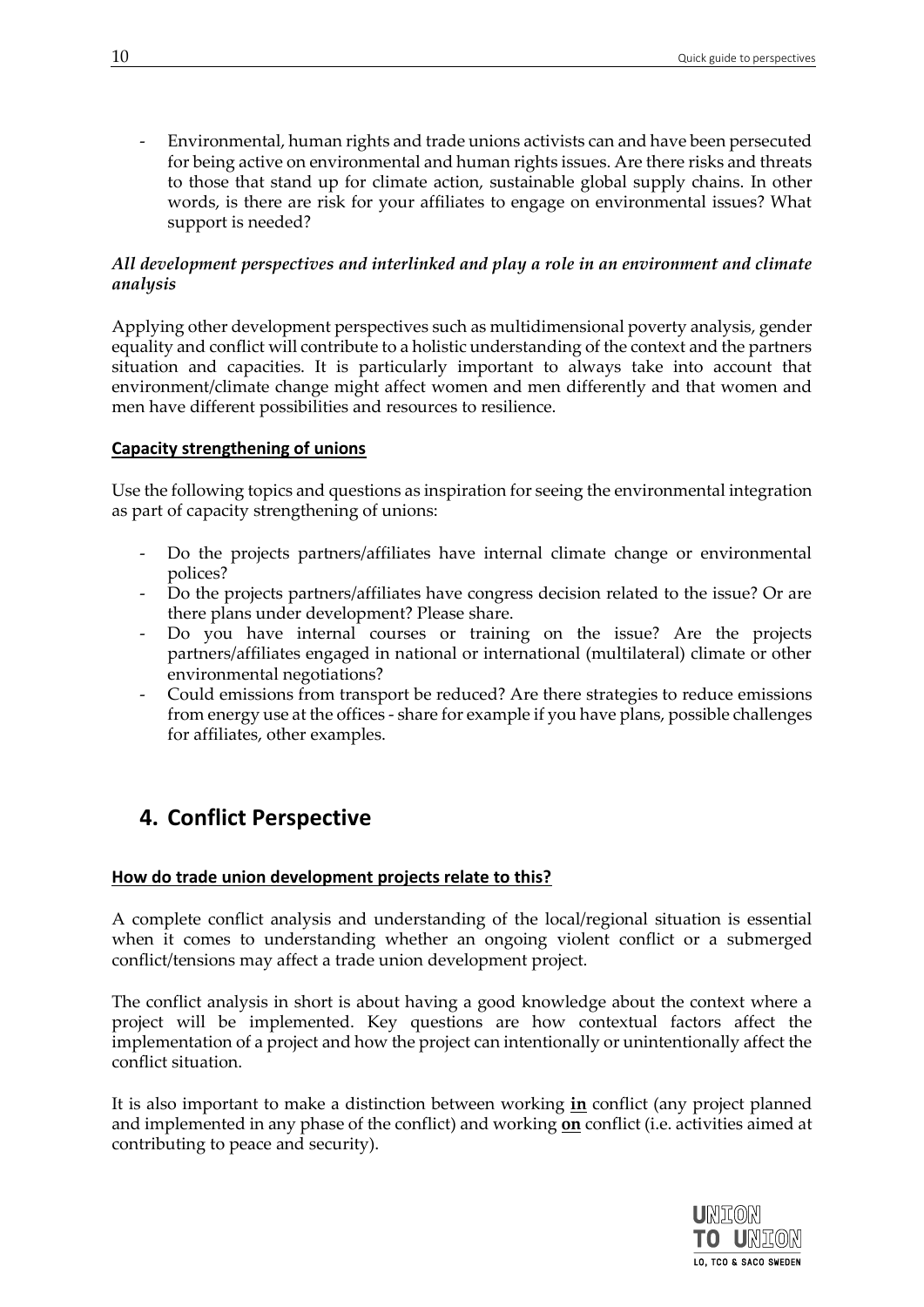# **What is conflict?**

A conflict is a disagreement between two or more individuals or groups. Conflicts are a natural part of every society and can be positive as long as they are managed constructively. A conflict becomes violent when one or several parties seek to attain their goals with destructive means and resort to violence or threat of violence in one form or another.

#### **Working in conflict requires risk awareness and conflict sensitivity:**

- 1. Risk awareness how the conflict situation affects the trade union development project
- 2. Conflict sensitivity the ability of a project partner to understand how the project may affect the conflict situation, and how to minimise potential negative impacts and maximise positive impacts on conflict dynamics, within a partner's given priorities/objectives.

Conflict insensitive development cooperation risks reinforcing tensions or conflict, while conflict sensitive development cooperation can contribute to strengthening local capacities for peace.

#### *Conflict Prevention*

Peacebuilding and conflict prevention are overlapping concepts and processes. Conflict prevention does not only refer to preventing the outbreak of conflict, but also resolving or preventing a relapse into conflict. Theory and evidence, however, suggest that structural prevention is most effective in the early (or latent) stages of the conflict.

Working on conflict requires an additional depth of analysis to:

3. Promote peace and security – understand and address root causes of violence and conflict and including conflict prevention, peace and human security as a primary or secondary objective. It is key to understand that also development initiatives specifically designed to promote human security or build peace can negatively affect the conflict situation. It all depends on how the initiatives are designed and implemented. It is therefore important that such initiatives also apply a conflict sensitive approach.

# **Examples of specific issues to analyse while applying the conflict perspective to project work:**

- Where the partners will implement the project, and how does that choice relate to identified conflict risks and opportunities?
- Does the implementing partner have a documented analysis of power dynamics, root causes, drivers of conflict (sources of tension) and drivers of peace (sources of cohesion)?
- Do local partners and/or target groups represent different sides of the conflict or has a strategic choice to support a specific group in the conflict been made?
- Are the positive and potential negative implications of these choices reflected upon?
- Are opportunities to contribute to conflict prevention and peacebuilding identified?
- Is there a clear connection to project problem description and objectives based on conclusions from conflict analysis?

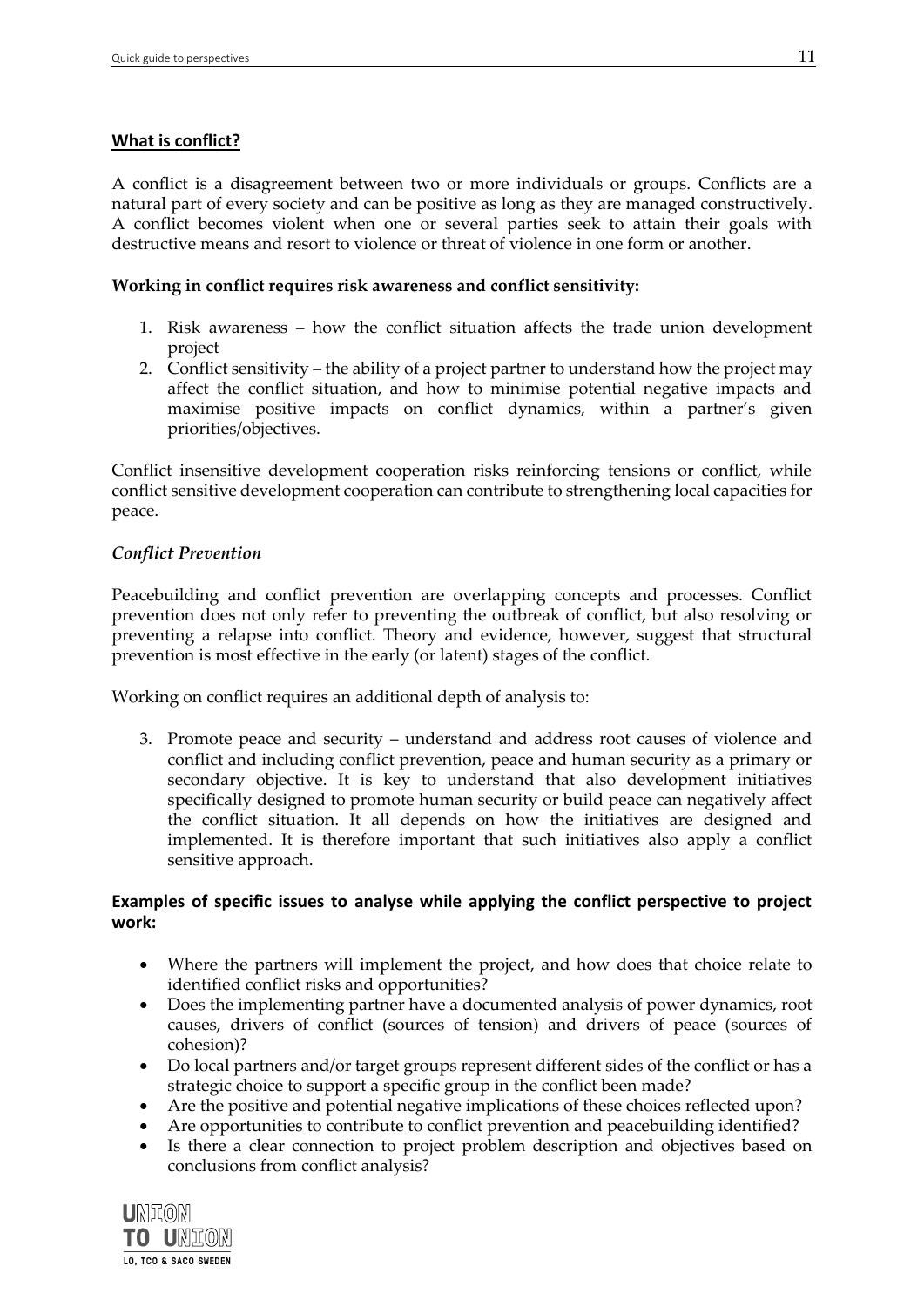# *All development perspectives and interlinked and play a role in a conflict analysis*

Applying other development perspectives such as multidimensional poverty analysis, gender equality and environment/climate will contribute to a holistic understanding of the context and the partners situation. It is particularly important to always take into account that a conflict might affect women and men differently and that women and men have different possibilities and resources to contribute to sustained peace.

# *Some examples of project objectives*

A trade union regional project in a situation where the implementing partners are directly affected, might aim at strengthening the unity of action in order to more efficiently withstand attempts to reduce labour rights. These projects can also aim at the direct protection of workers and their organisations from the consequences of the direct violence which is part of the conflict.

Union projects in post-conflict situations might include project objectives such as an establishment of justice and reparation for groups of workers, union leaders and related parties, who have been affected by the conflict, and consequently implement activities that protect the workers affected by the illegal armed groups that continue to be active. Also, if a project wants to influence a post-conflict stage, to improve the working and safety conditions of sectors of workers who have been seriously affected in their rights, after an armed conflict.

# **To conclude**

In the narrative application, if the partners will work in countries/regions with ongoing/ submerged violent conflicts and in a post-conflict situation, the conflict perspective must guide:

- Understanding the context
- Undertaking conflict analysis and make sure to update the analysis on a regular basis
- Understanding the interaction between the project and the context
- Linking this analysis to the project context and to the different stages of project planning, implementing and evaluation
- Identifying, assessing, mitigating, managing and monitoring risks (from a Do-No-Harm perspective)
- Identifying/taking opportunities to support positive change in society (in attitudes, behaviours, relations, etc.).

# <span id="page-11-0"></span>**5. Human rights-based approach**

# **Definition**

A Human Rights Based Approach (HRBA) is a normative working methodology based on internationally recognised human rights. It

• aims to promote, protect and fulfil human rights and democracy in practice

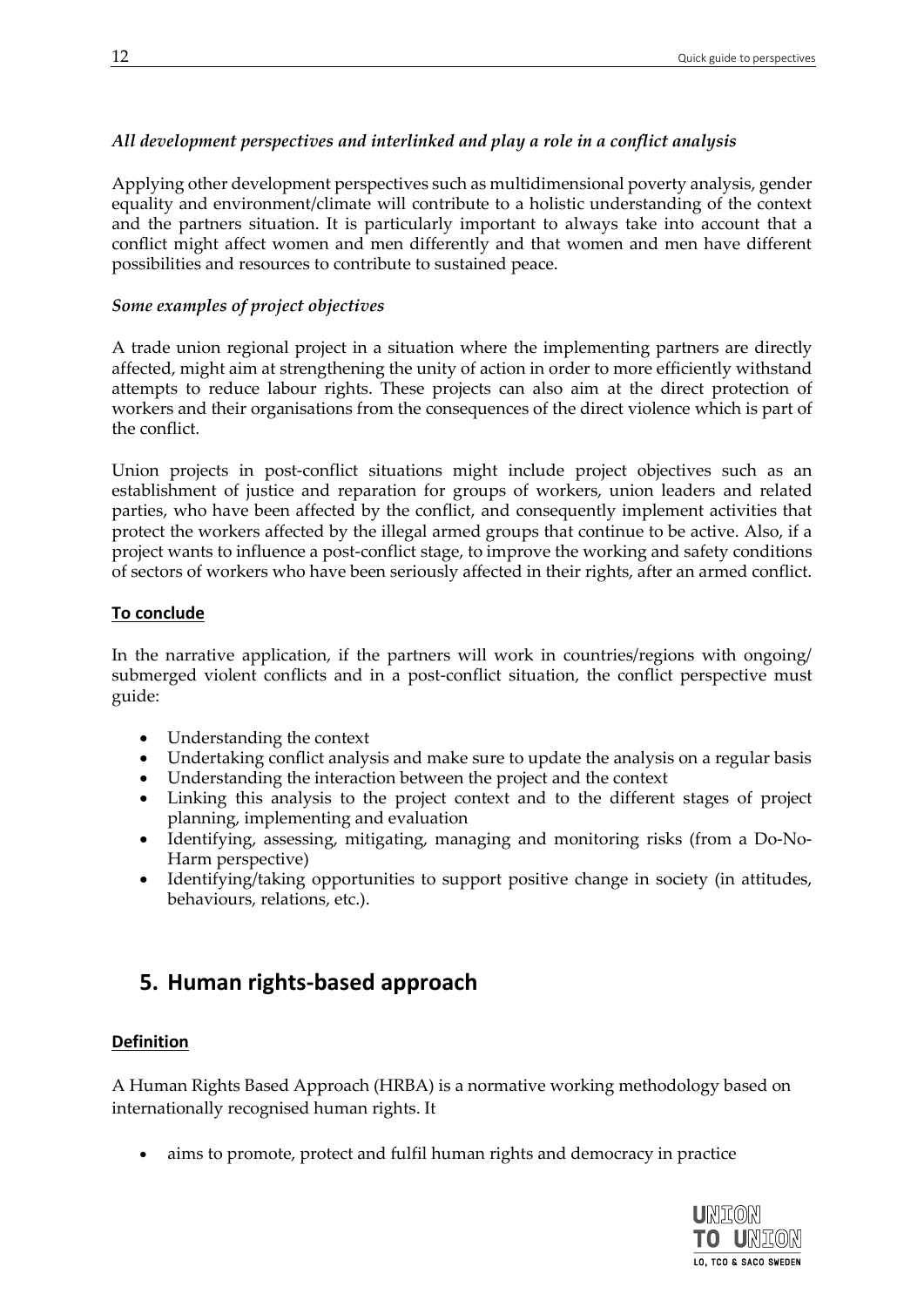- integrates the norms, standards and principles of international human rights law into plans and processes of development programmes
- applies to all sectors, all modalities, and each step of the programme cycle

Within the framework of an HRBA, target groups are considered rights-holders with legal entitlements. Government institutions are duty-bearers. These duty-bearers are under an obligation to realise human rights for all according to the UN Universal Declaration of Human Rights and the human rights conventions. Applying an HRBA to development cooperation aims at empowering rights-holders to claim their rights and duty-bearers to meet their obligations in line with international human rights law.<sup>3</sup>

# **How do trade union development projects relate to this?**

Projects need to assess the capacities of rights-holders and duty-bearers and to develop appropriate strategies to build these capacities. At the heart of a Human Rights Based Approach is the recognition that unequal power relations and social exclusion deny people their human rights and keep them in poverty. The approach therefore puts strong emphasis on marginalised and discriminated groups.

In planning, implementation, monitoring and evaluation of projects a Human Rights Based Approach needs to be applied. That this is so can be ensured by taking into account the following questions:

**Participation** in and access to the decision-making process:

- Is there active and meaningful participation of rights holders? Are there opportunities for rights holders to influence the formulation of problems, planning, implementation and follow-up of the intervention?
- Is there active and meaningful participation of those involved including opportunities for them to influence the formulation of problems, planning, implementation and follow-up?

# **Links to human rights**:

- How are human rights standards from treaties, laws and recommendations used to define and advance the intended project and programme outcomes (or how could they be)?
- How is information from monitoring mechanisms and reviews used to define and advance the intended project and programme outcomes?

# **Accountability**:

• Who are the duty bearers?

<sup>3</sup> https://www.sida.se/en/for-partners/methods-materials/human-rights-based-approach